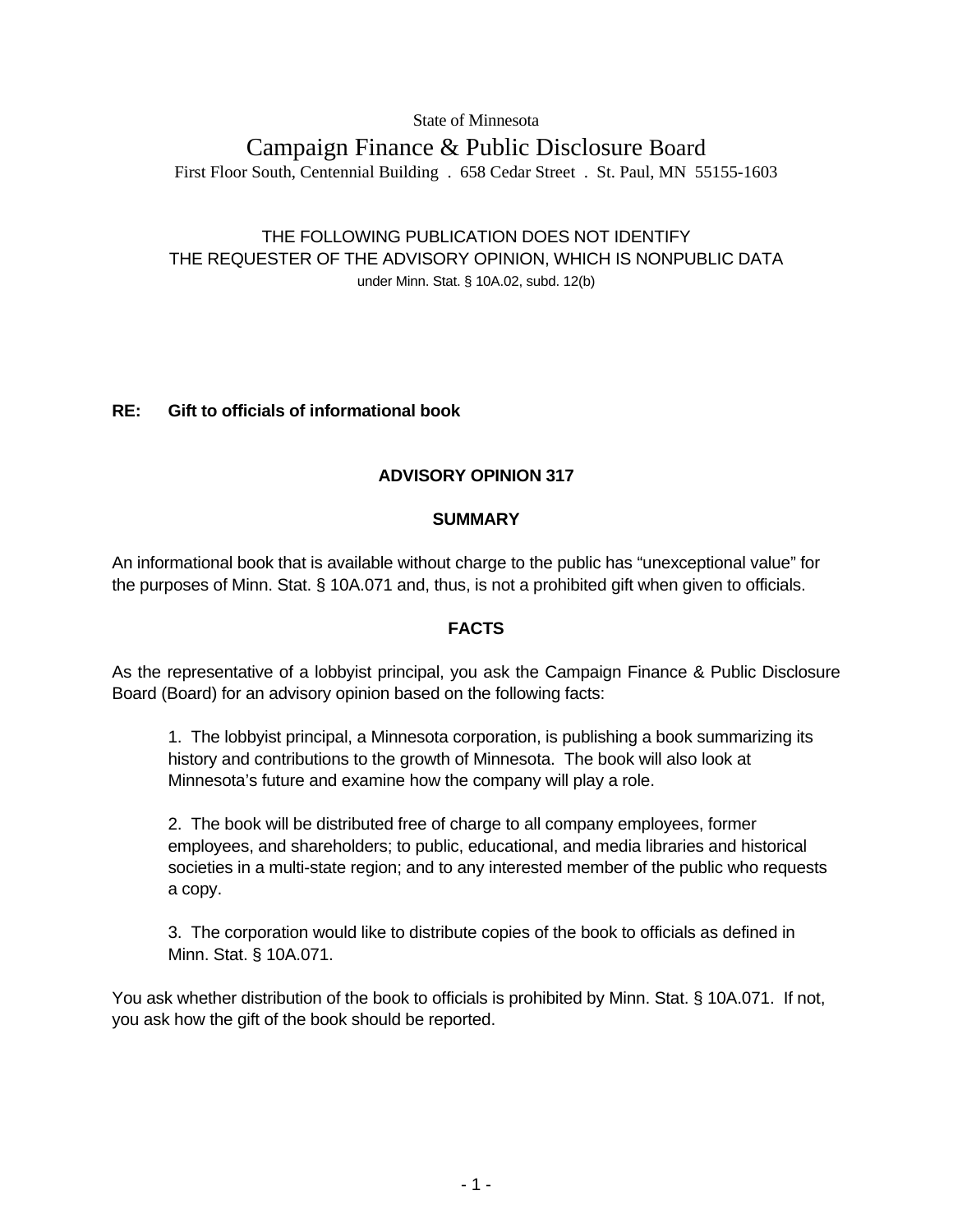#### **ISSUE**

Under Minn. Stat. § 10A.071, may a lobbyist principal give to officials an informational book that it will give without charge to any member of the public who asks for it?

### OPINION

Yes, the principal may make a gift of the described book without violation of Minn. Stat. **5**  10A.071.

The gifl prohibition of Minn. Stat. § 10A.071 includes an exception for "informational material of unexceptional value". In most cases, the proper method of valuing a gift is to ask what it would cost the receiver or a member of the public to purchase or produce the item. However, where the item is given away free by the producer to anyone who asks for it, a different standard is applied.

Where an informational item is produced for free distribution to the public, it has "unexceptional value" for the purposes of the gifl prohibition and may be given free to officials just as it is to the public.

Lobbyists must report gifts made by their principals if the value of the gift is \$5.00 or more. Minn. Stat. **5** 10A.04, subd. 4a. It is the opinion of the Board that the gifl of a book that is available free to the public has no value for lobbyist reporting purposes and need not be included on the report. **A** 

Issued:  $\sqrt{\frac{1}{2}}$ 

Sidney Pauly, Chair Campaign Finance and Public Disclosure Board